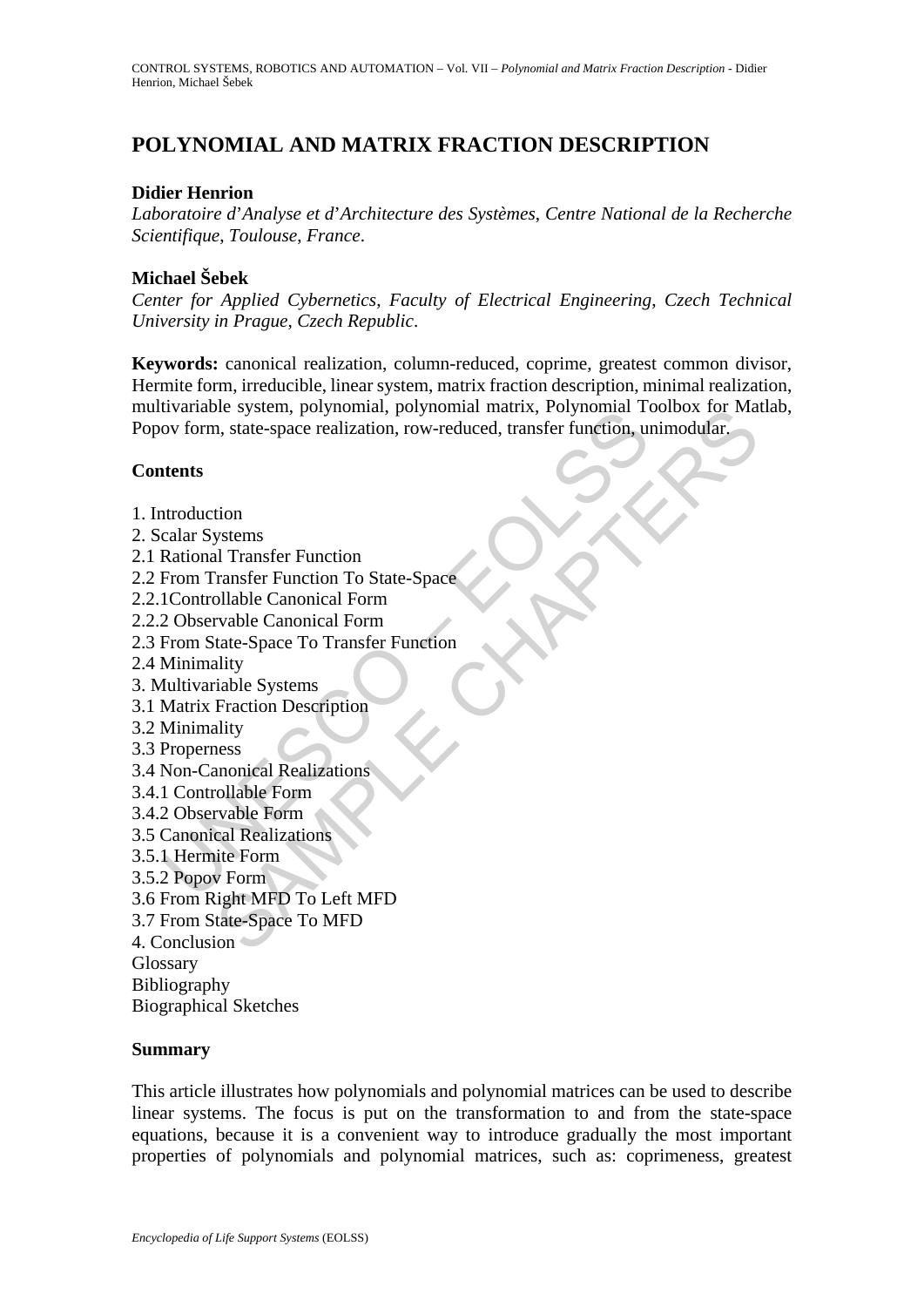common divisors, unimodularity, column-and row-reducedness, canonical Hermite or Popov forms.

#### **1. Introduction**

The first step when studying and designing a control strategy for a physical system is the development of mathematical equations that describe the system. These equations are obtained by applying various physical laws such as Kirchoff's voltage and current laws (electrical systems) or Newton's law (mechanical systems).

The equations that describe the physical system may have different forms. They may be linear equations, nonlinear equations, integral equations, difference equations, differential equations and so on. Depending on the problem being treated, one type of equation may prove more suitable than others. The linear equations used to describe linear systems are generally limited either to:

- the input-output description, or external description in the frequency domain, where the equations describe the relationship between the system input and system output in the Laplace transform domain (continuous-time systems) or in the z-transform domain (discrete-time systems), or
- the state-variable equation description, or internal description, a set of first-order linear differential equations (continuous-time systems) or difference equations (discrete-time systems).

Prior to 1960, the design of control systems had been mostly carried out by using transfer functions. However, the design had been limited to the single variable, or single-input-single-output (SISO) case. Its extension to the multivariable, or multi-input-multi-output (MIMO) case had not been successful.

ation may prove more suitable than others. The linear equation<br>ar systems are generally limited either to:<br>the input-output description, or external description in the frequent<br>the equations describe the relationship betwe may prove more suitable than others. The linear equations used to descend and prove more suitable than others. The linear equations used to descend and any prove more suitable either to:<br>
ut-output description, or external The state-variable approach was developed in the sixties, and a number of new results were established in the SISO and MIMO cases. At that time, these results were not available in the transfer-function, or polynomial approach, so the interest in this approach was renewed in the seventies. Now most of the results are available in both the state-space and polynomial settings.

The essential difference between the state-space approach and the polynomial approach resides in the practical way control problems are solved. Roughly speaking, the state-space approach heavily relies on the theory of real and complex matrices, whereas the polynomial approach is based on the theory of polynomials and polynomial matrices.

For historical reasons, the computer-aided, control-system, design packages have been mostly developed in the late eighties and nineties for solving control problems formulated in the state-space approach.

Polynomial techniques, generally simpler in concepts, were most notably favored by lecturers teaching the basics of control systems, and the numerical aspects have been left aside. Recent results tend however to counterbalance the trend and several reliable and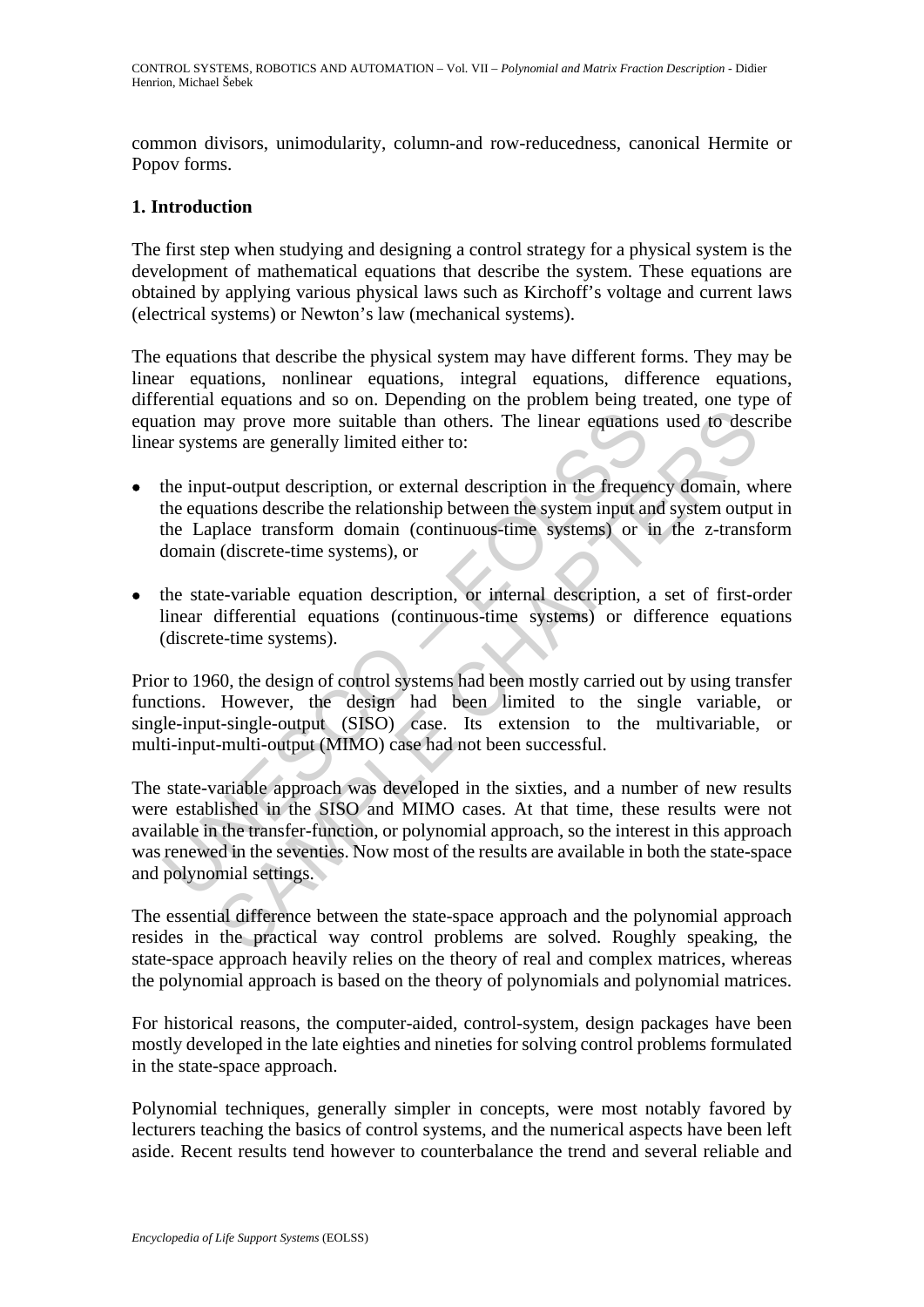efficient numerical tools are now available to solve problems involving polynomials and polynomial matrices. In particular, the Polynomial Toolbox for Matlab is recommended for numerical computations with polynomials and polynomial matrices. Polynomial matrices, i. e. matrices with polynomial entries, can be found in a variety of applications in science and engineering.

Second degree polynomial matrices arise in the control of large flexible space structures, earthquake engineering, the control of mechanical multi-body systems, stabilization of damped gyroscopic systems, robotics, and vibration control in structural dynamics. For illustration, natural modes and frequencies of a vibrating structure such as the Millennium footbridge over the river Thames in London are captured by the zeros of a quadratic polynomial matrix.

Third degree polynomial matrices are sometimes used in aero-acoustics. In fluid mechanics, the study of the spatial stability of the Orr-Sommerfeld equation yields a quartic matrix polynomial. In this article, we describe a series of concepts related to polynomial matrices. We introduce them gradually, as they naturally arise, when studying standard transformations to and from the state-space domain.

## **2. Scalar Systems**

## **2.1. Rational Transfer Function**

d degree polynomial matrices are sometimes used in aero-<br>hanics, the study of the spatial stability of the Orr-Sommerfeld<br>tic matrix polynomial. In this article, we describe a series of c<br>nominal matrices. We introduce th ree polynomial matrices are sometimes used in aero-acoustics. In the study of the spatial stability of the Orr-Sommerfeld equation yiel<br>trix polynomial. In this article, we describe a series of concepts relate<br>trix polyno The transfer function description of a system gives a mathematical relation between the input and output signals of the system. Assuming zero initial conditions, the relationship between the input *u* and the output *y* of a system can be written as  $[v(s) = G(s)u(s)]$  where *s* is the Laplace transform in continuous-time (for discrete-time systems, we use the z-transform and the variable *z*), and  $G(s)$  is the scalar *transfer function* of the system.  $G(s)$ is a rational function of the indeterminate *s* that can be written as a ratio of two polynomials  $[G(s) = \frac{n(s)}{d(s)}]$  where  $n(s)$  is a *numerator polynomial* and  $d(s)$  is a *denominator polynomial* in the indeterminate *s*.

In the above description of a transfer function, it is assumed that polynomials  $n(s)$  and *d*(*s*) are *relatively prime*, or *coprime* polynomials, i. e. they have no common factor, except possibly constants.

The degree of denominator polynomial  $d(s)$  is the order of the linear system. When the denominator polynomial is *monic*, i.e. with leading coefficient equal to one, the transfer function is *normalized* or *nominal*.

It is always possible to normalize a transfer function by dividing both numerator and denominator polynomials by the leading coefficient of the denominator polynomial.

As an example, consider the mechanical system shown in Figure 1.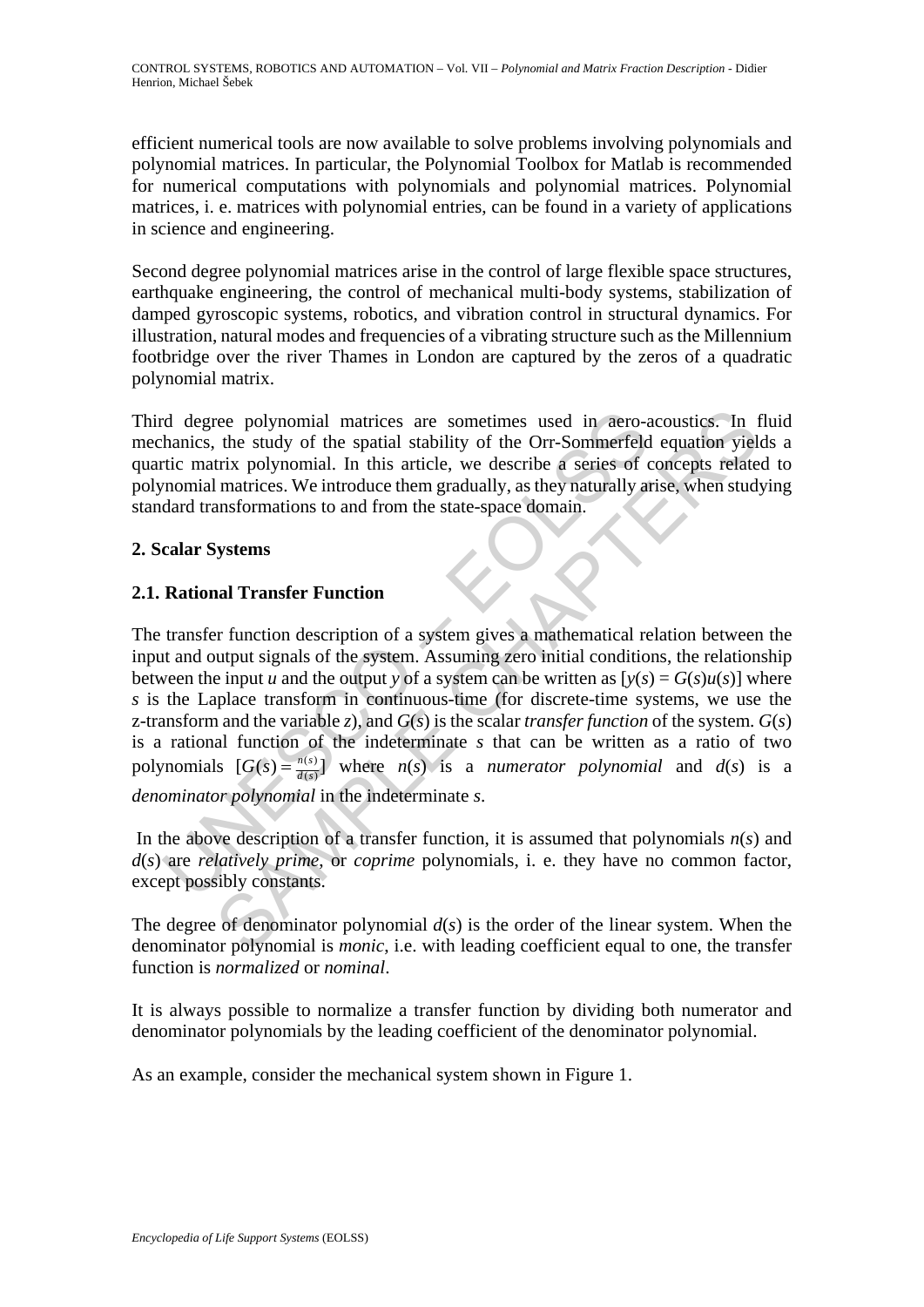

Figure 1: Mechanical system.

For simplicity, we consider that the friction force between the floor and the mass consists of viscous friction only (we neglect the static friction and Coulomb friction). It is given by  $f = k_1 dy/dt$ , where  $k_1$  is the viscous friction coefficient. We also assume that the displacement of the spring is small, so that the spring force is equal to  $k_2y$ , where  $k_2$  is the spring constant.

Applying Newton's law, the input-output description of the system from the external force *u* (input) to the displacement *y* (output) is given by  $[m \frac{d^2y}{dt^2} = u - k_1 \frac{dy}{dt} - k_2 y]$  Taking the Laplace transform and assuming zero initial conditions, we obtain  $[ms^2y(s) = u(s)]$  $k_1 s y(s) - k_2 y(s)$  so that  $[y(s) = \frac{1}{ms^2 + k_1 s + k_2} u(s) = G(s) u(s)$ .

Transfer function  $G(s)$  has numerator polynomial  $n(s) = 1$  of degree zero and denominator polynomial  $d(s) = ms^2 + k_1s + k_2$  of degree two. The corresponding linear system has therefore order two. Dividing both  $n(s)$  and  $d(s)$  by the leading coefficient of  $d(s)$  we obtain the normalized transfer function  $[G(s) = \frac{m}{a^2 + k_1}$ 1  $[G(s) = \frac{m}{s}$  $s^2 + \frac{k_1}{m}s + \frac{k_2}{m}$ *G s*  $+\frac{1}{2}s+$  $=$  $\frac{m}{1}$ .

### **2.2. From Transfer Function To State-Space**

Similarly to network synthesis where the objective is to build a network that has a prescribed impedance or transfer function, it is very useful in a control system design to determine a dynamical equation that has a prescribed rational transfer matrix *G*(*s*). Such an equation is called a *realization* of *G*(*s*). The most common ones for linear systems are state-space realizations of the form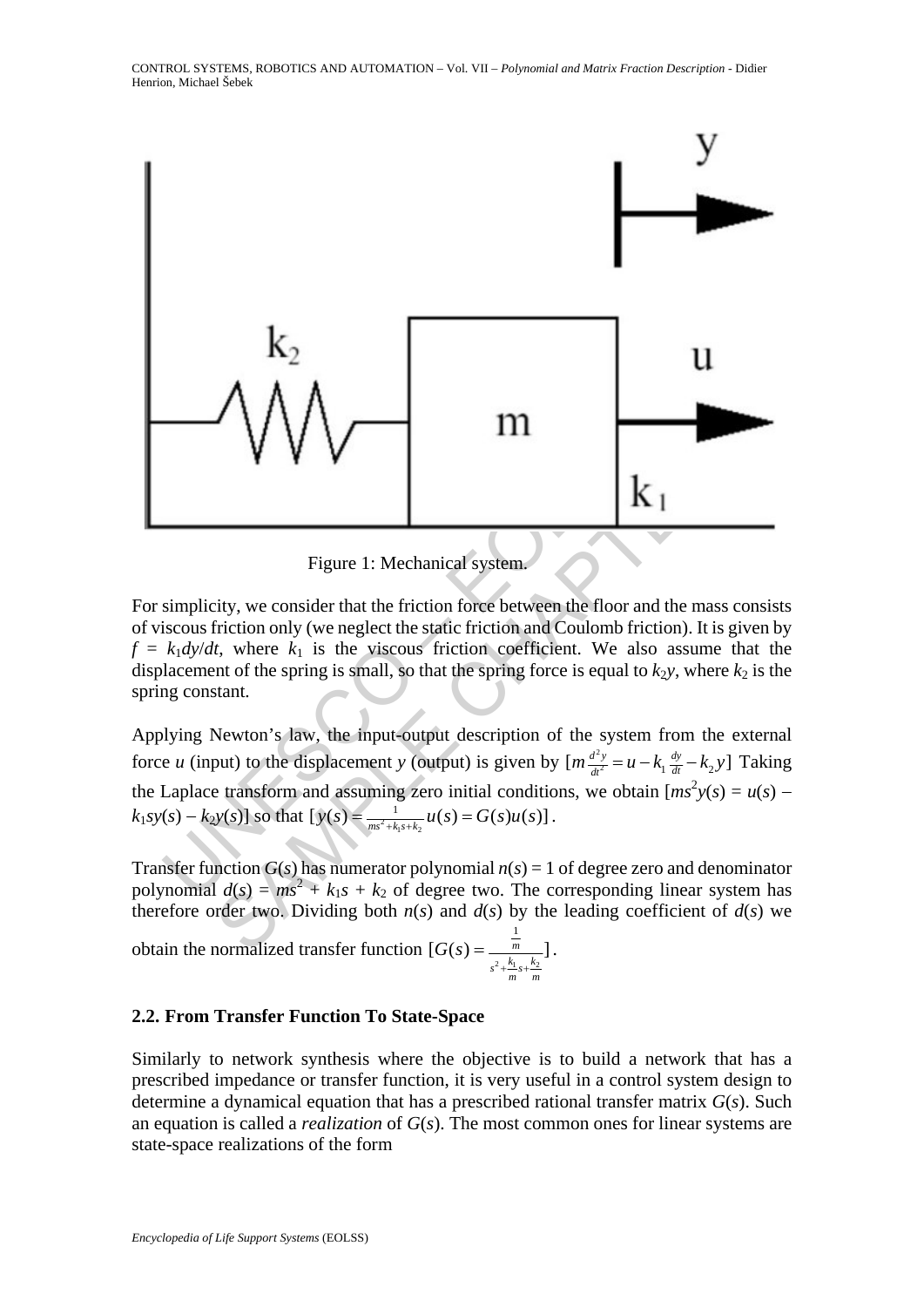CONTROL SYSTEMS, ROBOTICS AND AUTOMATION – Vol. VII – *Polynomial and Matrix Fraction Description* - Didier Henrion, Michael Šebek

$$
\begin{bmatrix}\n\dot{x}(t) = Ax(t) + Bu(t) \\
y(t) = Cx(t)\n\end{bmatrix}
$$
\n(1)

where  $x(t)$  is the state vector,  $u(t)$  is the input,  $y(t)$  is the output and *A*, *B*, *C* are matrices of appropriate dimensions. Such realizations correspond to strictly proper transfer functions. In the case of proper transfer function, one must add a direct transmission term  $Du(t)$  to the output variable  $y(t)$ .

For simplicity, we shall assume that  $D = 0$  in the sequel. For every transfer function  $G(s)$ , there is an unlimited number of state-space realizations. Therefore, it is relevant to introduce some commonly used, or *canonical* realizations.

We shall present two of them in the sequel: the controllable form and the observable form. However, note there are other canonical forms such as the controllability, observability, parallel, cascade or Jordan form, that we do not describe here for conciseness.

#### **2.2.1. Controllable Canonical Form**

shall present two of them in the sequel: the controllable form and the<br>vever, note there are other canonical forms such as the controllab<br>llel, cascade or Jordan form, that we do not describe here for controllable, cascad resent two of them in the sequel: the controllable form and the observable foote there are other canonical forms such as the controllability, observable scade or Jordan form, that we do not describe here for conciseness.<br> For notational simplicity, we consider a system of third order, with normalized strictly proper transfer function  $[G(s) = \frac{n(s)}{d(s)} = \frac{n_0 + n_1 s + n_2 s^2}{d_0 + d_1 s + d_2 s^2 + s^3})$  $[G(s) = \frac{n(s)}{d(s)} = \frac{n_0 + n_1 s + n_2 s^2}{d_0 + d_1 s + d_2 s^2 + s^3}$ . One can then easily extend the results to systems of arbitrary order. The controllable canonical realization corresponding to *G*(*s*) has state-space matrices:

$$
\begin{bmatrix} -d_2 & -d_1 & -d_0 \\ 1 & 0 & 0 \\ 0 & 1 & 0 \end{bmatrix} \quad B = \begin{bmatrix} 1 \\ 0 \\ 0 \end{bmatrix} \quad C = \begin{bmatrix} n_2 & n_1 & n_0 \end{bmatrix} . \tag{2}
$$

As its name suggests, this realization is always controllable no matter whether *n*(*s*) and  $d(s)$  are coprime or not. If  $n(s)$  and  $d(s)$  are coprime, then the realization is observable as well.

#### **2.2.2. Observable Canonical Form**

The observable canonical realization corresponding to *G*(*s*) has state-space matrices

$$
\begin{bmatrix} -d_2 & 1 & 0 \\ -d_1 & 0 & 1 \\ -d_0 & 0 & 0 \end{bmatrix} \quad B = \begin{bmatrix} n_2 \\ n_1 \\ n_0 \end{bmatrix} \quad C = \begin{bmatrix} 1 & 0 & 0 \end{bmatrix}.
$$
 (3)

Note that this realization is dual to the controllable canonical realization in the sense that matrix *A* is transposed, and vectors *B* and *C* are interchanged and transposed. Obviously, this form is always observable. If  $n(s)$  and  $d(s)$  are coprime, it is also controllable.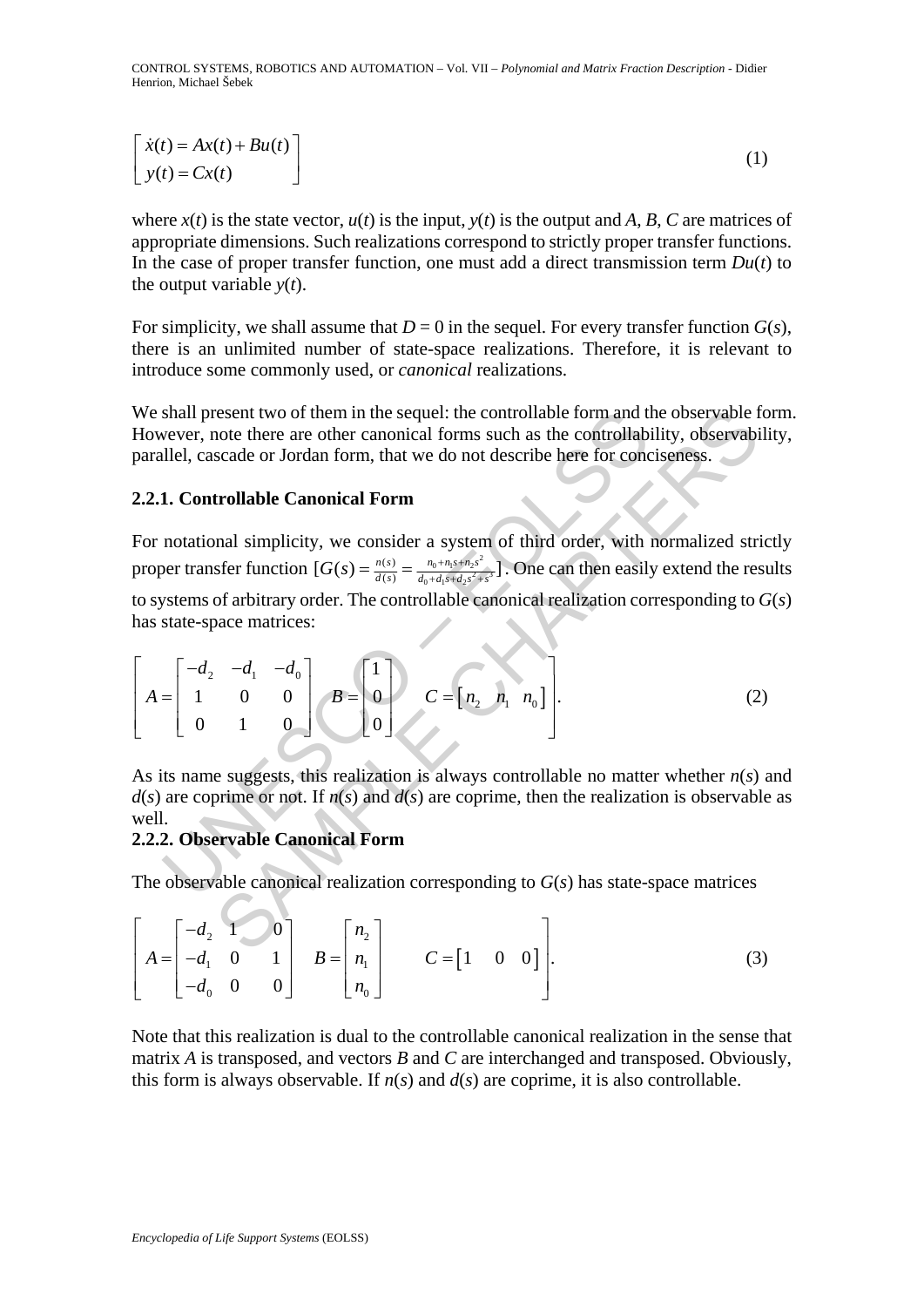## **2.3. From State-Space To Transfer Function**

Assuming zero initial conditions and taking the Laplace transform of the state-space equations we obtain that  $[G(s) = C(sI - A)^{-1}B]$  where *I* denotes the identity matrix of the same dimension as matrix *A*.

Recalling the formula of the inverse of a matrix, the above equation can be written as

$$
[C(sI-A)^{-1}B=\tfrac{Ca\textrm{d}j(sI-A)B}{\textrm{det}(sI-A)}=\tfrac{\overline{n}(s)}{\overline{d}(s)}].
$$

Polynomial  $\overline{d}(s)$  is generally referred to as the *characteristic polynomial* of matrix A. It may happen that polynomials  $\overline{n}(s)$  and  $\overline{d}(s)$  have some common factors captured by a common polynomial term *f*(*s*), so that we can write  $\left[\frac{\bar{n}(s)}{\bar{d}(s)} = \frac{n(s)f(s)}{d(s)f(s)} = \frac{n(s)}{d(s)}\right]$  where *n*(*s*) and *d*(*s*) are coprime.

The ratio of  $n(s)$  over  $d(s)$  as defined above is a representation of the transfer function *G*(*s*). When *n*(*s*) and *d*(*s*) are coprime the representation is called *irreducible*. It turns out that  $G(s)$  is irreducible if and only if pair  $(A, B)$  is controllable and pair  $(C, A)$  is observable (see *System Characteristics: Stability, Controllability, Observability*).

Checking the relative primeness of two polynomials  $n(s)$  and  $d(s)$  can be viewed as a special case of finding the *greatest common divisor* (GCD) of two polynomials. This can be done either with the Euclidean division algorithm, or with the help of Sylvester matrices.

### **2.4. Minimality**

mon polynomial term  $f(s)$ , so that we can write  $\left[\frac{\pi(s)}{d(s)} = \frac{\pi(s)f(s)}{d(s)f(s)}\right] = \frac{\pi}{d}$ <br>are coprime.<br>ratio of  $n(s)$  over  $d(s)$  as defined above is a representation of th<br>. When  $n(s)$  and  $d(s)$  are coprime the representat and the set of the set of the control and  $f(x)$  and  $f(x) = \frac{\pi(x)}{d(\theta)} \frac{\pi(x)}{d(\theta)}$  where  $h(s)$ <br>orinne.<br>orinne.<br>orinne.<br>orinne.<br>orinne and  $f(s)$  are contribute the representation of the transfer function  $f(s)$  and  $f(s)$  are A state-space realization (*A*, *B*, *C*) of a transfer function *G*(*s*) is *minimal* if it has the smallest number of state variables, i. e. matrix *A* has the smallest dimension. It can be proven that  $(A, B, C)$  is minimal, if and only if the two polynomials defined above  $\overline{n}(s)$  = *C*Adj  $(sI - A)B$  and  $\overline{d}(s) = \det(sI - A)$  are coprime, or equivalently, if and only if  $(A, B)$ is controllable and (*C*, *A*) is observable (see *System Characteristics: Stability, Controllability, Observability*).

# **3. Multivariable Systems**

When trying to extend for multivariable systems the results on scalar systems presented in the previous section, several difficulties must be overcome. Multivariable systems are more involved because, unlike the scalar case, there does not seem to be a single unique canonical choice of realizations. Moreover, the connection with irreducible transfer functions is not obvious.

The closest analogy with the scalar results can be achieved by using the so-called *matrix fraction descriptions* (MFDs) of rational matrices as the ratio of two relatively-prime polynomial matrices. To handle these objects, several properties of polynomial matrices must be introduced.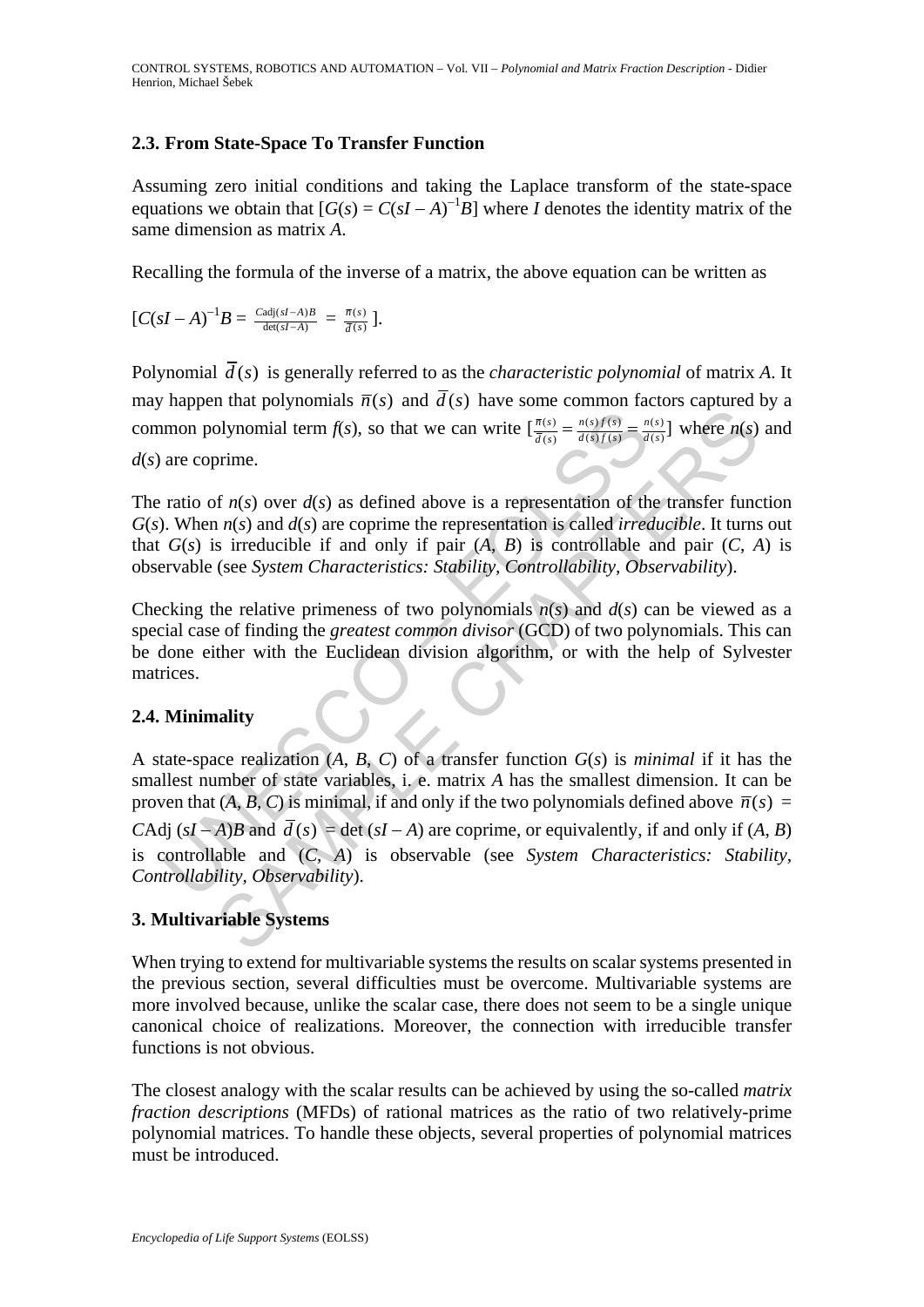### **3.1. Matrix Fraction Description**

By analogy with the scalar case, a given rational matrix *G*(*s*) can be written as a fraction of two polynomial matrices, i. e. matrices with polynomial entries.

As the product of matrices is not commutative, there exist two different ways to proceed. We can define a *right matrix fraction description*, or right MFD for short,

$$
G(s) = NR(s)DR-1(s)
$$
\n
$$
(4)
$$

where non-singular polynomial matrix  $D_R(s)$  enters  $G(s)$  from the right. Here non-singularity of a polynomial matrix means that its determinant is not identically zero, or equivalently that the matrix is non-singular for almost all values of the indeterminate. For example, the matrix

or equivalently that the matrix is non-singular for almost all values of the indetermina  
\nFor example, the matrix  
\n
$$
\begin{bmatrix}\n1 & s \\
s+1 & s^2+1\n\end{bmatrix}
$$
\n(s)  
\nis non-singular, whereas the matrix  
\n $\begin{bmatrix}\n1 & s \\
s+1 & s^2+s\n\end{bmatrix}$ \n(s)  
\nis singular. Alternatively, we can also define a *left MFD*  
\n $G(s) = D_L^{-1}(s)N_L(s)$ \n(7)  
\nwhere now the denominator polynomial matrix enters  $G(s)$  from the left. As an exam  
\nof a left  
\nMFD, we consider the RCL network depicted on Figure 2, where the system outputs a  
\nthe voltage and current through the inductor, and the input is the voltage.  
\nApplying Kirchoff's laws, the Laplace transform and assuming zero initial conditions,  
\nobtain the relation

$$
\begin{bmatrix} 1 & s \\ s+1 & s^2+s \end{bmatrix}
$$
 (6)

is singular. Alternatively, we can also define a *left MFD* 

$$
G(s) = DL-1(s)NL(s)
$$
\n(7)

where now the denominator polynomial matrix enters  $G(s)$  from the left. As an example of a left

MFD, we consider the RCL network depicted on Figure 2, where the system outputs are the voltage and current through the inductor, and the input is the voltage.

Applying Kirchoff's laws, the Laplace transform and assuming zero initial conditions, we obtain the relation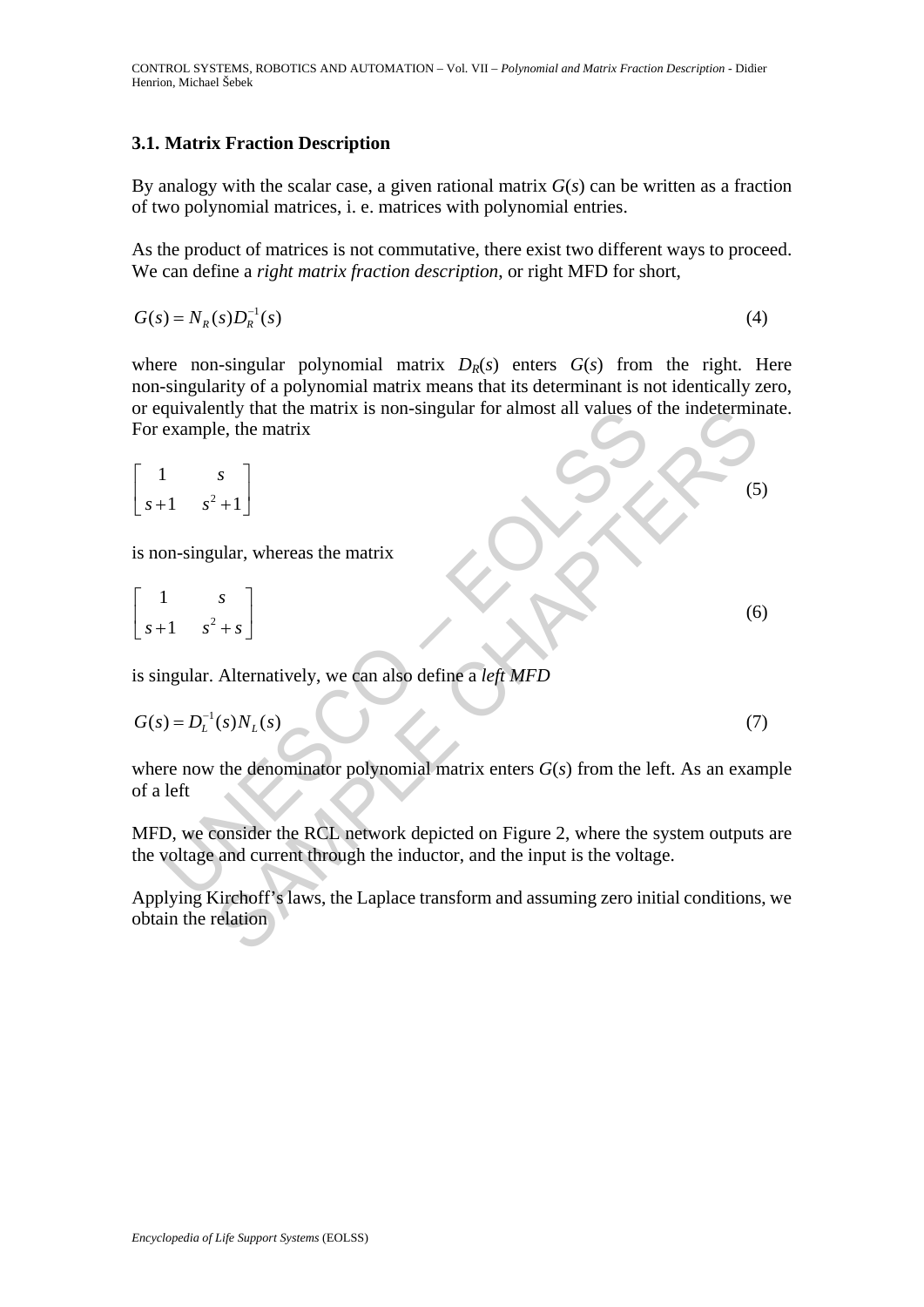CONTROL SYSTEMS, ROBOTICS AND AUTOMATION – Vol. VII – *Polynomial and Matrix Fraction Description* - Didier Henrion, Michael Šebek



# TO ACCESS ALL THE **21 PAGES** OF THIS CHAPTER, [Click here](http://www.eolss.net/Eolss-sampleAllChapter.aspx)

#### **Bibliography**

Barnett S. (1983). *Polynomials and Linear Control Systems*, 452 pp. New York: Marcel Dekker. [Covering basic computational methods for polynomials, such as Routh-Hurwitz stability criterion or greatest common divisor extraction, with applications in linear control systems. ]

Chen C. T. (1984). *Linear System Theory and Design*, 662 pp. New York: Holt, Rinehart and Winston. [Textbook that presents most of the aspects of the theory of multivariable linear systems. Matrix fraction descriptions are fully covered. Appendix G is devoted to the theory of polynomial matrices, with a focus on numerical computation. ]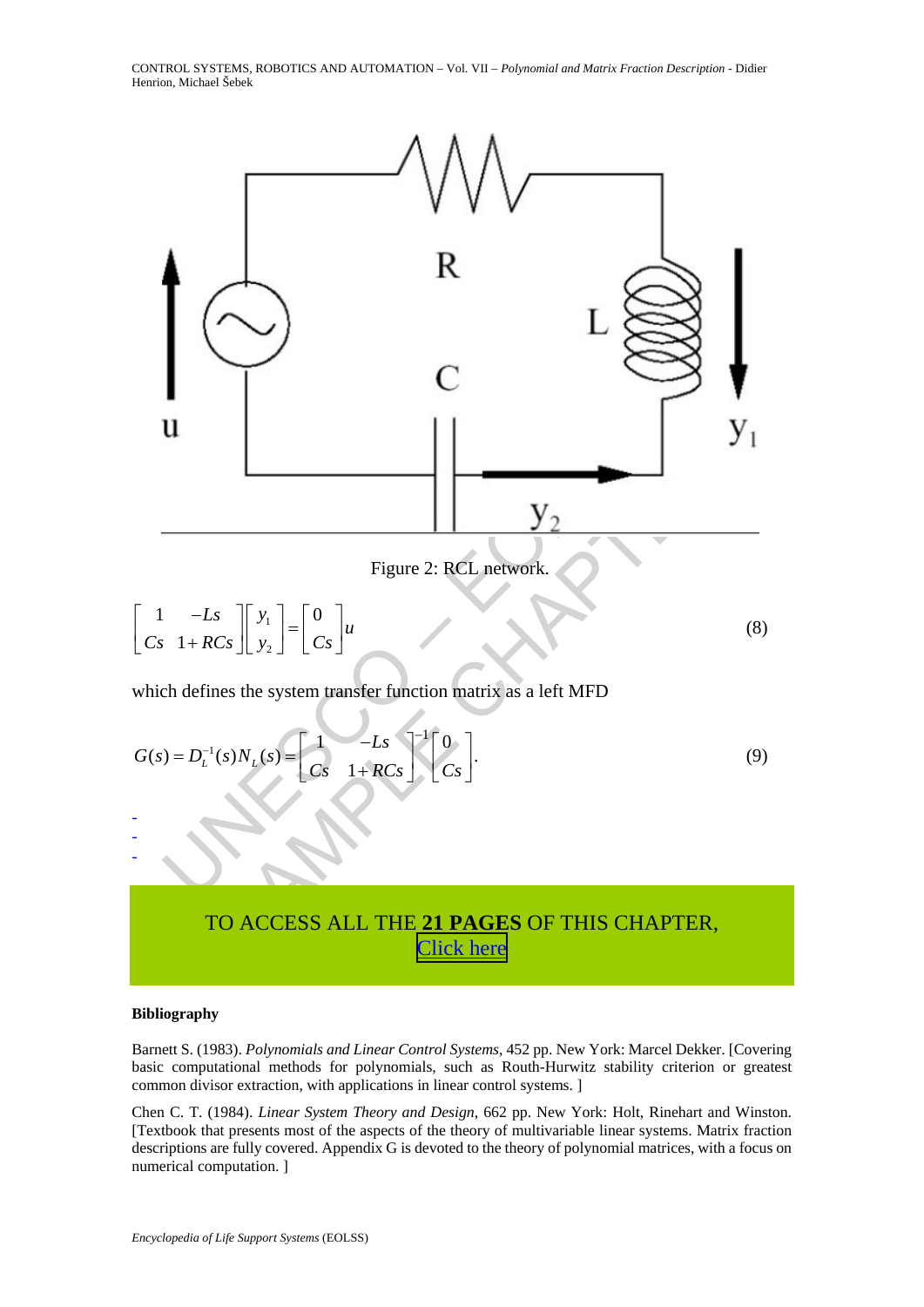Kailath T. (1980). *Linear Systems*, 682 pp. Englewood Cliffs, New Jersey: Prentice Hall. [Textbook that covers a very large spectrum of topics on linear system theory of multivariable linear systems, including matrix fraction descriptions. Section 6. 3 collects in a comprehensive ways several results on polynomial matrices. ]

Kucera V. (1979). *Discrete Linear Control*: *The Polynomial Equation Approach*, 206 pp. Chichester: Wiley. [This is a pioneering textbook that paved the way for the use of polynomials, polynomial matrices and polynomial equations to solve linear control problems. ]

Kucera V. (1991). *Analysis and Design Of Discrete Linear Control Systems*, 472 pp. Prague: Academia. [Textbook that investigates connections between the state-space approach and the polynomial approach to several standard linear control problems. ]

Kwakernaak H. and Šebek M. (1998). *The Polynomial Toolbox for Matlab*, Prague, CZ: PolyX Ltd., Web site at www. polyx. com or www. polyx. cz. [The Matlab Toolbox for polynomials, polynomial matrices and their application in systems, signals and control. Contains over 200 functions including various solvers for linear and quadratic matrix polynomial equations. ]

Wolovich W. A. (1974). *Linear Multivariable Systems*, 358 pp. New York: Springer-Verlag. [One of the first books dealing with polynomial methods applied to multivariable linear control systems].

#### **Biographical Sketches**

byth W. A. (1974). *Linear Multivariable Systems*, 358 pp. New York: Spring<br>books dealing with polynomial methods applied to multivariable linear control<br>**raphical Sketches**<br>**raphical Sketches**<br>**raphical Sketches**<br>**raphica** A. (1974). *Linear Multivariable Systems*, 358 pp. New York: Springer-Verlag. [One caling with polynomial methods applied to multivariable linear control systems].<br> **I Sketches**<br> **example 10** in the Czechoslovskia, in 1954 **Michael Šebek** was born in Prague, Czechoslovakia, in 1954. He obtained his Ing. degree in electrical engineering with distinction from the Czech University of Technology, Prague in 1978, his CSc. degree in control engineering and his DrSc. degree in control theory from the Czech Academy of Sciences in 1981 and 1995, respectively. He held visiting positions at the Strathclyde University, Glasgow, UK; Universiteit Twente, NL; and at ETH Zurich, CH.

Michael Šebek is Head of Control Engineering Department and Manager of the Center of Applied Cybernetics at the Czech Technical University in Prague. He is also Head of Control Theory Department in the Institute of Information Theory and Automation of the Czech Academy of Sciences and Chief Executive Officer of PolyX, Ltd. Prague.

His research interests include linear systems and signals, robust control, algorithms and software for control and filter design. He published well over 160 research papers and contributed to 10 books. Science Citation Index lists 170 citations of his works.

Michael Šebek has led numerous international and national research projects. In particular, he has coordinated EUROPOLY, the European Network of Excellence for Industrial Applications of Polynomial **Methods** 

He co-founded PolyX Ltd., Prague (www.polyx.com), the company producing software for systems, signals and control based on polynomial methods. He is currently the CEO of PolyX and leads the development of the company main product: the Polynomial Toolbox for Matlab.

Michael Šebek served as Associate Editor of the European Journal of Control. Within IFAC, he is vice-chair of the Policy Committee and member of the Technical Committee on Control Design. He is a Senior Member of the IEEE serving in the Czechoslovakia Section Executive Committee. He was the founding chairman of the Czech CSS Chapter. He is also a member of AMS, NYAS and SIAM.

Michael Šebek holds the Czech Government Prize for his achievements in algebraic control theory. He is listed in Marquis "Who's Who in the World and in Who's Who in Science and Engineering".

For more info, visit www.michaelŠebek.cz .

**Didier Henrion** was born in Creutzwald, Northeastern France, in 1971. He received the "Diplôme d'Ingénieur" (Engineer's Degree) and the "Diplôme d'Etudes Approfondies" (Masters' Degree) with specialization in control from the Institut National des Sciences Appliquées (INSA, National Institute for Applied Sciences), Toulouse, Southwestern France, in September 1994. From October 1994 to December 1995, he was a research assistant at the Centro de Automatización Industrial of the Universidad Simón Bolívar, Caracas, Venezuela. From February 1996 to December 1998 he was a Ph.D. student at the Ustav Teorie Informace a Automatizace (UTIA, Institute of Information Theory and Automation), Prague, Czech